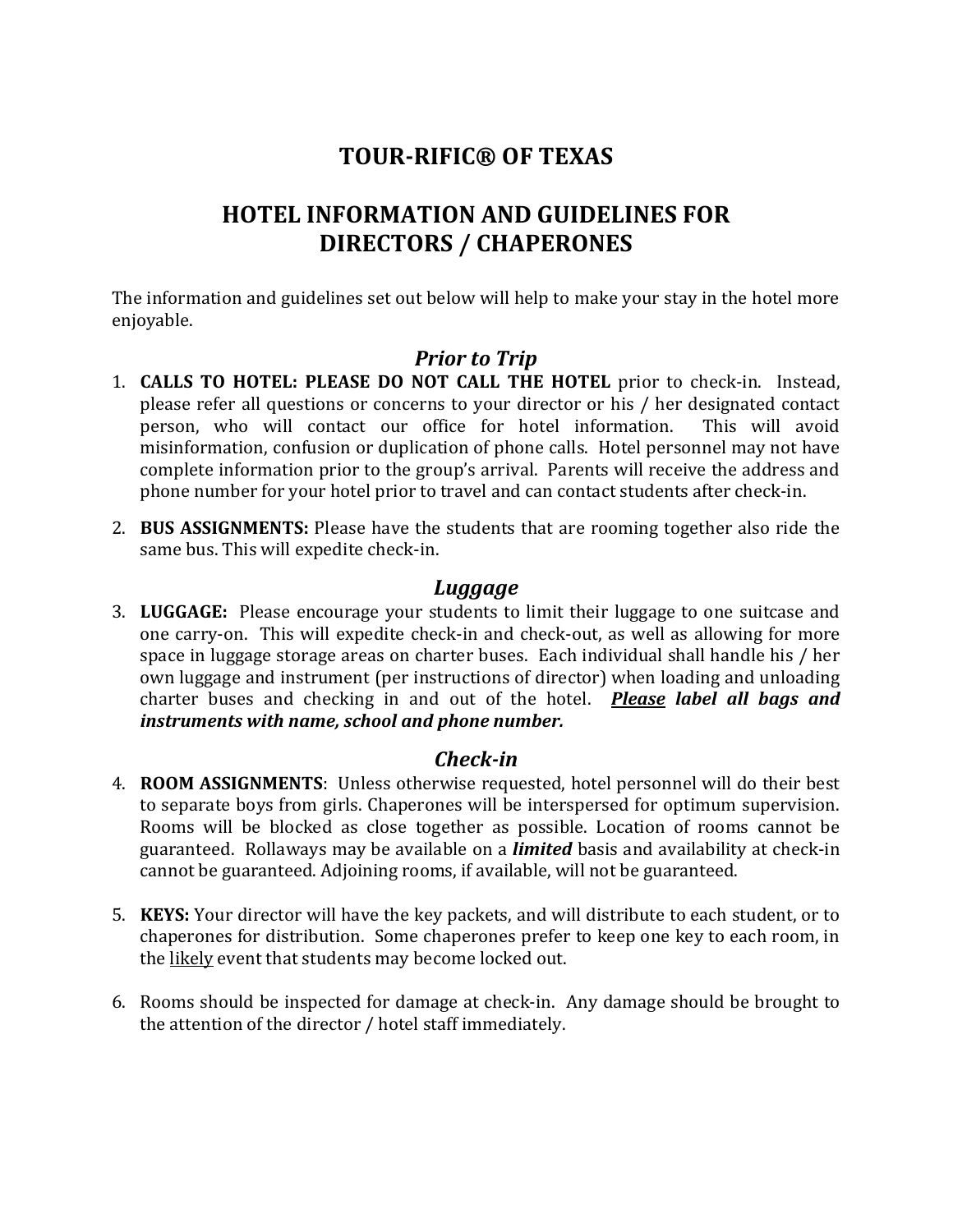# *Hotel Rules and Behavior Guidelines*

7. **DISTURBANCE OR NOISE IN HOTEL:** Students should be advised ahead of time that there are other guests in the hotel and noise should be kept to a minimum.

It is your responsibility to see that students abide by hotel rules, and those you set to assure proper behavior.

Students should understand that if a hotel employee, hotel security or director asks them to quiet down or go back to their room they are expected to comply with this request.

No smoking, drinking alcoholic beverages or use of drugs will be tolerated.

# *Phone Calls and Pay TV*

- 8. **CALLS HOME:** Do encourage your students to call home, utilizing their cell phone or a chaperone's cell phone, especially on the evening of arrival. If check-in is after 9:00 PM please suggest to your students to call home during that 1st day. They should give family members their room number. After the first evening, suggest that students call from a park / attraction or other location, since they will generally be away from the hotel after parents return from work.
- 9. **PHONES / PAY TV:** Our office instructs hotels to turn off all phones and pay per view television in all rooms. Students may receive calls in their rooms from outside, but cannot call out. This eliminates large, unexpected phone bills for parents or incidental charges to students at check-out. Most hotels place extremely high surcharges on calls made from rooms, even toll free calls. Students will usually be able to call from room to room.

Adults who wish these services to be provided may present a credit card at the front desk.

# *Tour-Rific® of Texas will not be responsible for incidental charges.*

#### *Emergencies*

10. **EMERGENY PROCEDURES**: Locate emergency exit stairways. Point these out to students. Advise them not to take the elevator on the event of a fire or other emergency. Determine, with the help of your director, where students are to report after leaving the building. If you have a handicapped student in the group, designate two mature students to assist this person in an emergency. If the school hires private security, security can assist in getting students to exits and in getting handicapped student(s) out quickly. Make sure security knows the room number(s) of handicapped student(s).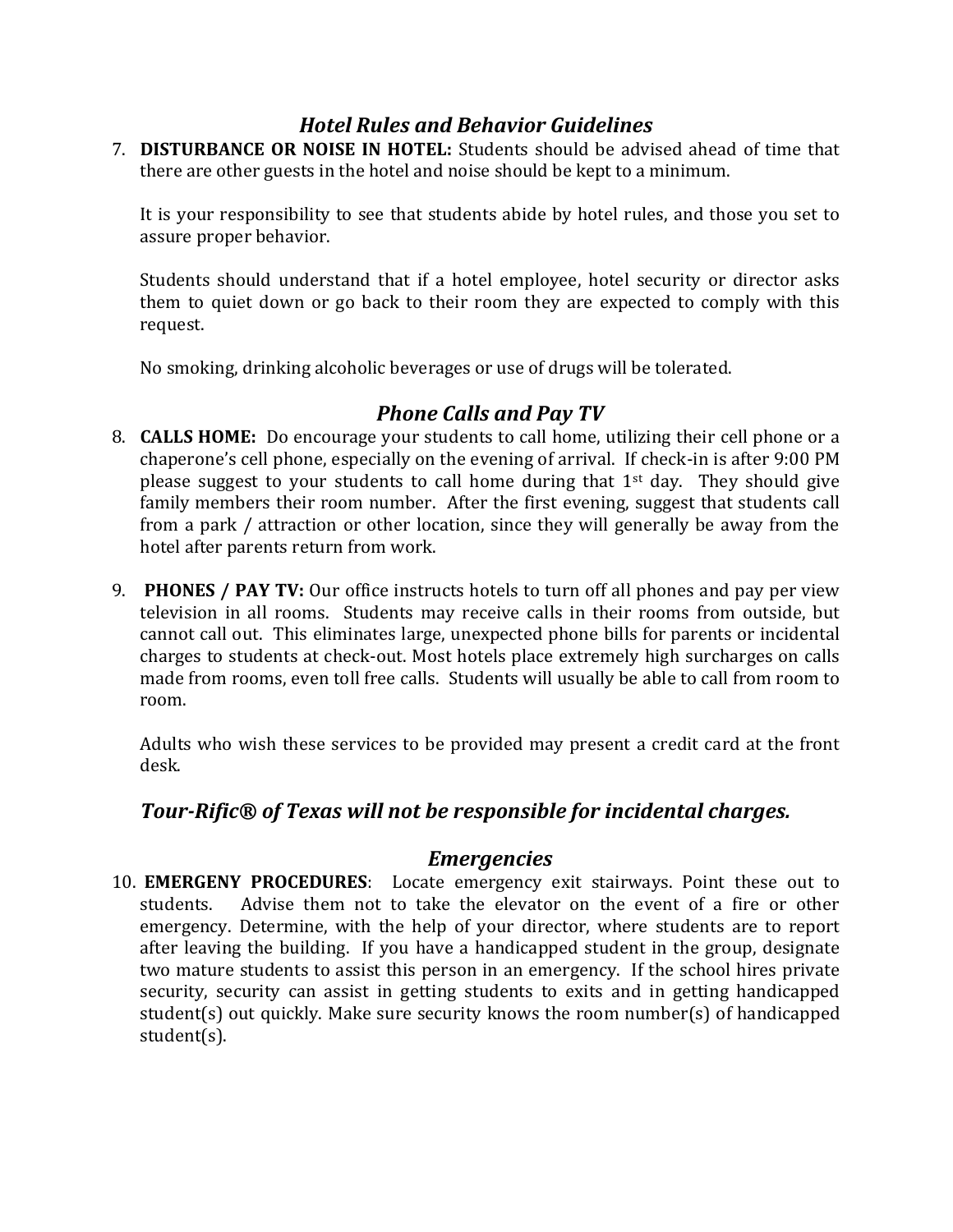# *Security*

- 11. **ROOM SECURITY:** If your hotel has balconies, make it clear to students that balconies are off limits at all times and / or are permanently locked. Make it clear that it is against the rules to open any windows in the room Advise students that room doors must be kept locked at all times, and that they must never open a door unless they can identify that person. Also, remind then to not yell room numbers in the hall or common areas.
- 12. **HOTEL SECURITY:** Insist that students go nowhere alone, even in the hotel. Instruct students not to use the stairs except for an emergency, unless specifically told to use the stairs by a chaperone or director. Students must never leave the hotel without the group or a director / chaperone.
- 13. **NO STUDENT WILL BE ALLOWED TO STAY IN THE HOTEL ALONE:** If a student becomes ill and must stay in the hotel while the group is out for the day, a chaperone MUST stay with the student at all times.

#### *Curfew*

- 14. **CURFEW**: Set curfew times. Have an "In the Room" time and a "lights Out" time. Stick to these times! Most hotels have a policy that students must be in their rooms by 11:00 PM.
- 15. **BED CHECK:** Have a final bed check. Make sure that the chaperones SEE each student to ensure that all are accounted for. Once the bed check is finished, place a piece of **PAINTERS TAPE ONLY** *(if permitted by hotel*) over the crack of each door and the door jamb near the doorknob. Explain that if the tape is broken you will assume someone has left the room without permission after curfew. This must be viewed as a serious violation of the rules.

# *Security Officer / Director Policies*

16. **SECURITY OFFICER:** If you use a security officer, wait up to meet her / him each night. Provide him / her with any special instructions you might have and a rooming list. Advise him / her who is in charge each night, and the room(s) where they can be found.

If it becomes necessary for the HOTEL to hire a security officer for supervision due to complaints from other hotel guests, all charges incurred will be billed to the school. These charges will be due prior to checking out.

17. **ADULTS IN STUDENT ROOMS**: The security officer should not enter any room, especially with students of the opposite sex, or alone with any student. He / she should be accompanied by an adult witness if there is occasion to go into a room. This is protection against any accusations which could lead to civil liability (this also pertains to the hotel regarding any type of maintenance that needs to be done). The exception would be the immediate need of first aid, a fight, or an emergency such as a fire. If this is necessary, a detailed report should go to the security company (if applicable), the hotel and our office.